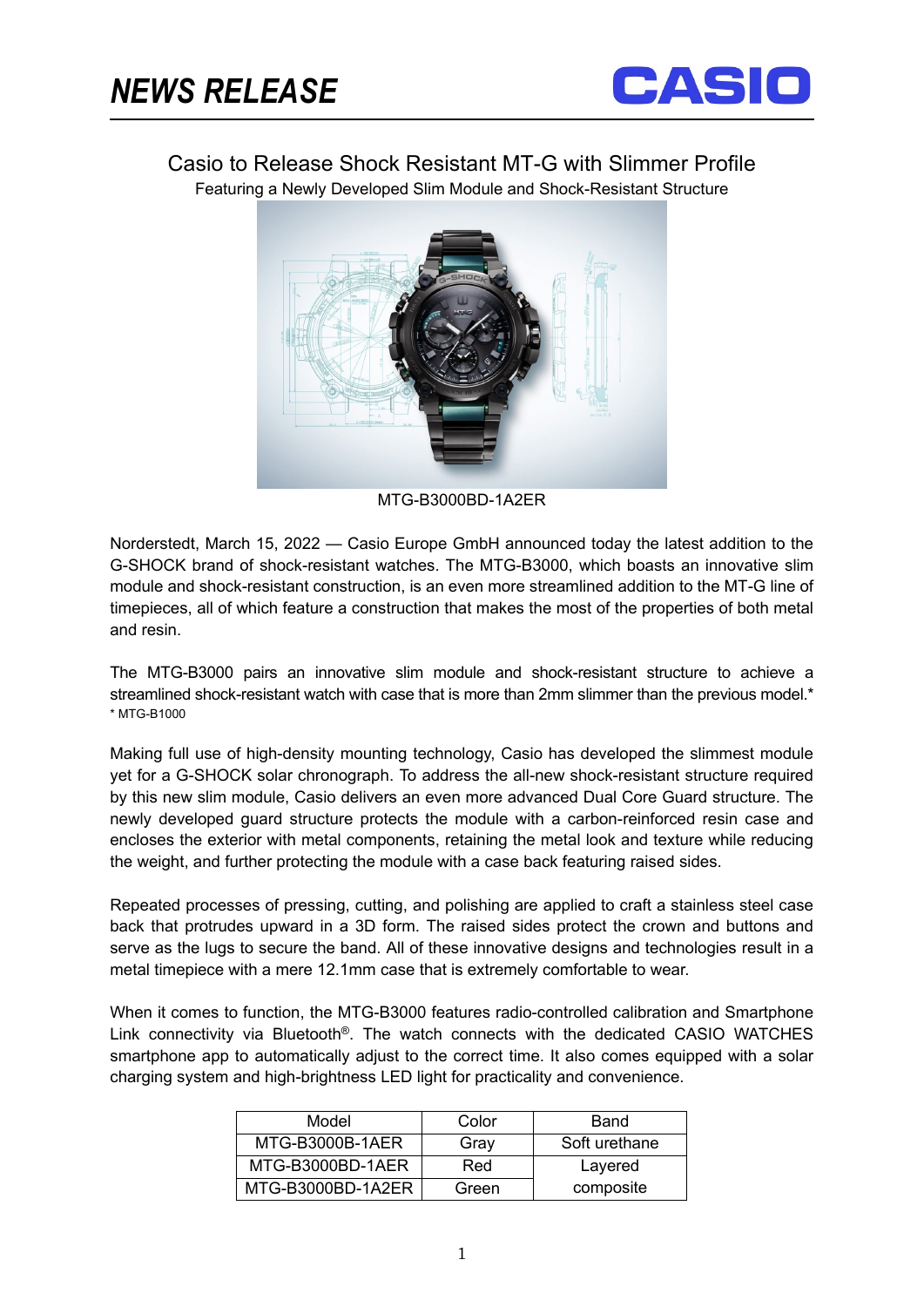

MTG-B3000B-1AER MTG-B3000BD-1AER MTG-B3000BD-1A2ER



Innovative slim module



New shock-resistant structure featuring case back with raised sides

| <b>Specifications</b>           |               |                                                                |  |
|---------------------------------|---------------|----------------------------------------------------------------|--|
| Construction                    |               | Triple G Resist (shock-resistant, centrifugal force-resistant, |  |
|                                 |               | vibration-resistant)                                           |  |
| <b>Water Resistance</b>         |               | 20 bar                                                         |  |
| Radio Frequency                 |               | 77.5 kHz (DCF77: Germany); 60 kHz (MSF: UK); 60 kHz            |  |
|                                 |               | (WWVB: USA); 40 kHz (JJY: Fukushima, Japan) / 60 kHz           |  |
|                                 |               | (JJY: Kyushu, Japan); 68.5 kHz (BPC: China)                    |  |
| <b>Radio Wave Reception</b>     |               | Automatic reception up to six times a day (except for use in   |  |
|                                 |               | China: up to five times a day); manual reception               |  |
| Communication<br>Specifications | Communication | Bluetooth <sup>®</sup> low energy                              |  |
|                                 | Standard      |                                                                |  |
|                                 | Signal Range  | Up to 2m (may differ depending on surrounding conditions)      |  |
| Stopwatch                       |               | 1 second; measuring capacity: 23:59'59"; measuring modes:      |  |
|                                 |               | elapsed time, split time, 1st and 2nd place times              |  |
| Countdown Timer                 |               | Measuring unit: 1 second (maximum 24 hours)                    |  |